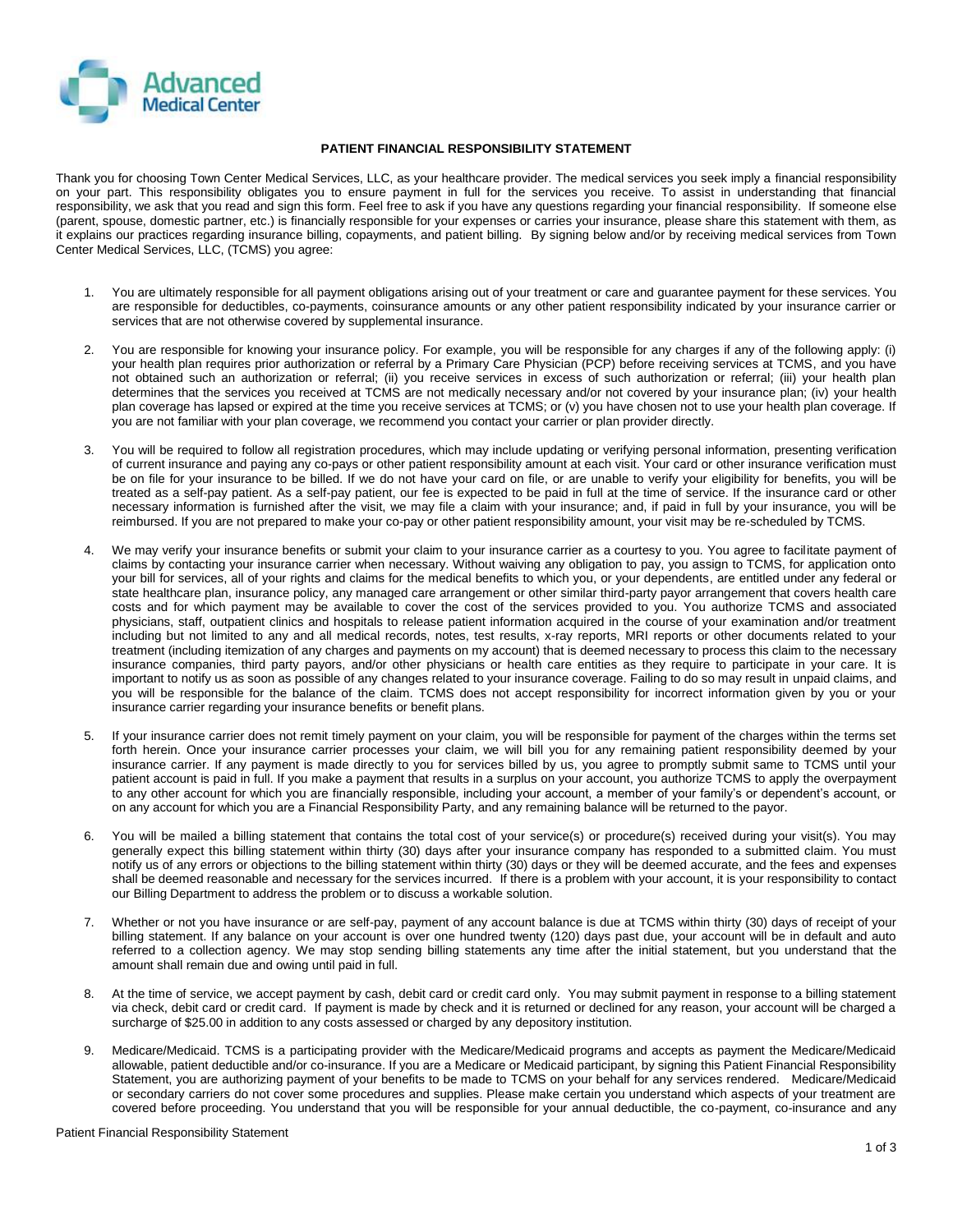non-covered services specified by Medicare/Medicaid. We may submit a claim to any supplemental plan as a courtesy to you, so long as you provide all necessary policy information.

- 10. Motor Vehicle Cases If you are being treated for injuries related to a Motor Vehicle Accident (MVA), you are responsible for providing TCMS the information necessary to bill your automobile insurer. In the event that your claim is denied, you are financially responsible for all charges.
- 11. Workers' Compensation Cases. Charges for services incurred as a result of a verified work related injury will be treated as workers' compensation, and we will bill the workers' compensation carrier as a courtesy. You must provide necessary information to bill the carrier. You are responsible for the completion of information with the employer and approval of the workers' compensation claim. In case your workers' compensation claim is denied, you will also provide us with your medical insurance information. If your claim is denied, we will bill your regular medical insurance carrier. When the claim is no longer pending and any portion of your claim is ultimately resolved against you by workers' compensation and your medical insurance, you will be required to pay all amounts due within thirty (30) days. If you receive treatment as a result of a third party liability injury (for example: motor vehicle accidents, premises liability, or other general liability claims against third parties), the balance for services rendered is considered due in full at the time of the service. Because TCMS does not protect charges incurred relating to or arising out of third party liability, we will not accept a delay in payment due to settlement disputes and/or litigation. We will not accept a letter of protection from an attorney as a guarantee of payment or assignment of third party insurance payments. TCMS cannot act as administrator to resolve financial arrangements. We may agree to bill a third party insurance company of an at-fault party involved in an accident as a courtesy to you. To bill your claim directly, you must provide us all necessary information to confirm coverage for these payments with the auto/third-party carrier. We will also collect information about your personal medical insurance in case the auto/thirdparty carrier denies your claim. Regardless of whether we submit your claim to third-party insurance, as the patient, you are ultimately responsible for payment.
- 12. Ancillary Services. You may receive ancillary medical services while a patient of TCMS such as: anesthesia, interpretation of tests, neuropsychological testing, imaging services (e.g., x-rays, MRIs) and pathology specimen examination. By signing below, you understand that some physicians may not provide services in your presence, but are actively involved in the course of diagnosis and treatment. You authorize payment directly for these services under the policy(s) or plan(s) issued to you by your insurance carrier. You may incur additional charges as a result of these ancillary services. You agree to pay all charges due with respect to such services after benefits paid on your behalf by any third-party are credited to your account.
- 13. Additional Charges. Patients may incur and are responsible for the payment of additional charges at the discretion of TCMS including but not limited to: (i) charges for returned checks; (ii) charges for a missed appointment without 24 hours advance notice; (iii) charges for extensive phone consultations and/or after-hours phone calls requiring treatment, or prescriptions; (iv) charges for copying and distribution of patient medical records; (v) charges for extensive forms preparation or completion; or (vi) any costs associated with collection of patient balances, all as allowed by law.
- 14. Non-payment on Account. Should collection proceedings or other legal action become necessary to collect an overdue or delinquent account, you understand that TCMS has the right to disclose to an outside collection agency or attorney all relevant personal and account information necessary to collect payment for services rendered. You are responsible for all costs of collection including, but not limited to: (i) late fees and charges and interest due as a result of such delinquency; (ii) all court costs and fees (but only to the extent allowed by law); and (iii) a collection fee to be charged under separate agreement with a third-party collections agency, either as a flat fee or computed as a percentage of the total balance due up to the maximum allowed by applicable law, and to be added to the outstanding balance due and owing at the time of the referral to the third party collection agency. You acknowledge that any such interest assessed on the account will be a late fee as a result of default or delinquency on your account, and is not deemed interest as part of a credit transaction. If your account is referred to a collection agency, attorney, court, or the past due status is reported to a credit reporting agency, it may have an adverse effect on your credit history; and related portions of your account, including the fact that you received treatment at our offices, may become a matter of public record. Failure to comply with your financial responsibilities established herein may also result in a Credit Withdrawal of Care.
- 15. Minor Patients. The parent/guardian of a minor is responsible for payment of the minor's account balance. A minor who is not accompanied by a parent/guardian will be denied any emergency treatment unless charges for the treatment have been pre-authorized. Responsibility for payment of treatment of minor children, whose parents are divorced, rests with both parents. Any court-ordered responsibility judgment must be determined between the individuals involved, without the inclusion of TCMS.
- 16. Authorization to Contact. You authorize TCMS personnel to communicate by mail, answering machine messages, and/or e-mail according to the information provided in your patient registration information. TCMS, or any agent or servicer of your patient account, may use any information you have provided, including contact information, e-mail addresses, cell phone numbers, and landline numbers, to contact you for purposes related to your account, including debt collection. You authorize TCMS to use this information in any manner consistent with the information you have provided, including mail, telephone calls, e-mails, or text messages. You expressly consent to any such contact being made by the most efficient technology available, including automatic dialing/e-mailing or similar equipment, or pre-recorded or other messages, even if you are charged for the contact.
- 17. Financial Responsibility Party. If this or a separate TCMS Financial Responsibility Statement is signed by another person, on your account, then that co-signature remains in effect until cancelled in writing. Cancellation in writing shall become effective the date after receipt, and shall apply only to those services and charges thereafter incurred. By signing as Financial Responsibility Party, you hereby guarantee the full and prompt payment to TCMS of all indebtedness of Patient to TCMS, whether now existing or hereafter created (the "Indebtedness"); and you further agree to pay all expenses, legal or otherwise, incurred by TCMS in collecting the Indebtedness, in enforcing this guaranty, or in protecting its rights under this guaranty or under any other document evidencing or securing any of the Indebtedness. This guaranty shall be a continuing, absolute and unconditional guaranty, and shall remain in force and effect until any and all said Indebtedness shall be fully paid. There shall be no obligation on the part of TCMS at any time to first exhaust its remedies against Patient, any other party, or any other rights before enforcing the obligations of Financial Responsibility Party.